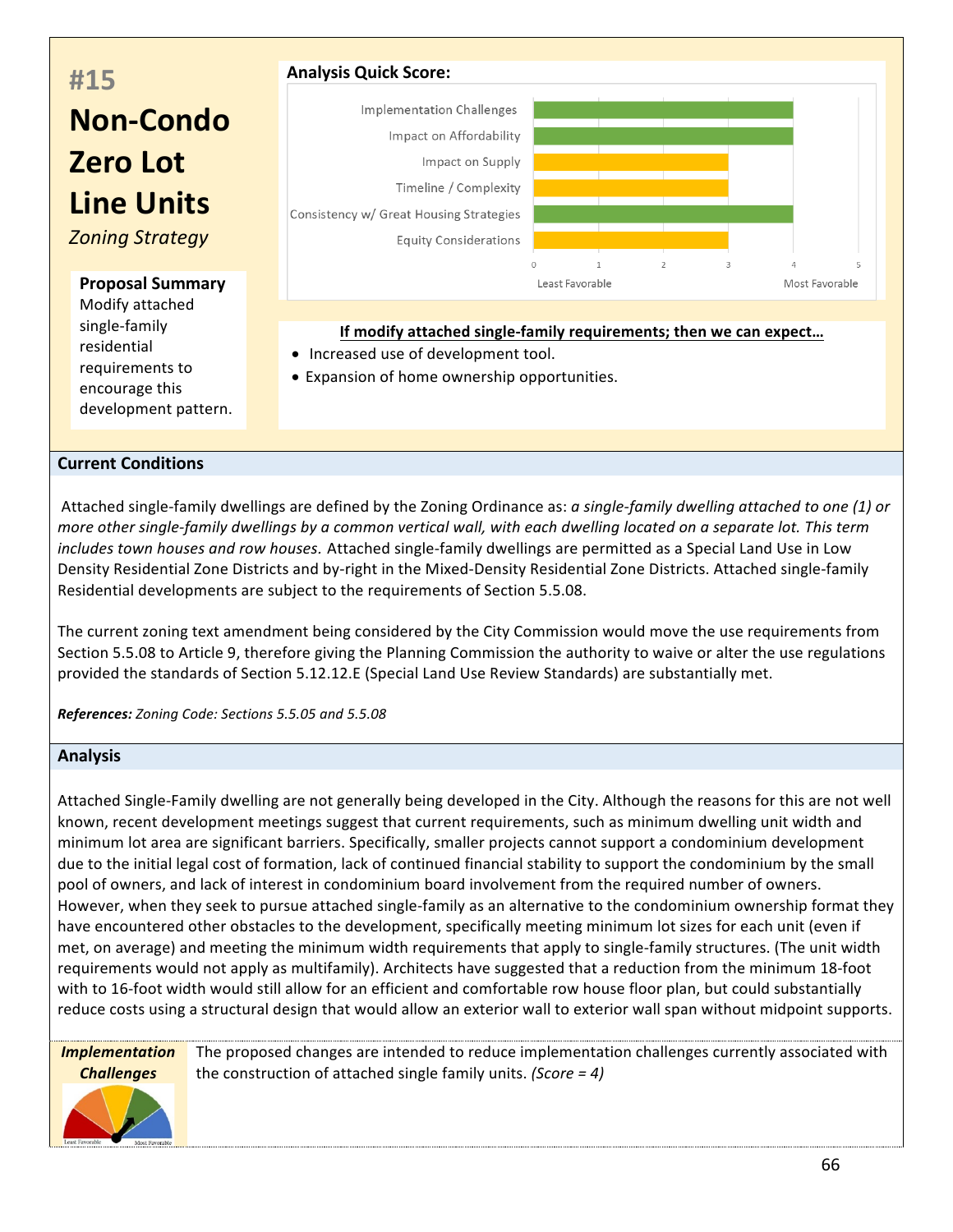| <b>Impact on</b><br><b>Affordability</b><br><b>Impact on</b><br><b>Housing Supply</b>                                                                                                                                                                                                                                                                                                                                | Facilitating the construction of attached single-family units could lead to additional opportunities for<br>affordable home ownership. The cost of these units could be further mitigated through reduced lot<br>size or building width and the associated reductions in underlying land cost or construction costs.<br>The cost savings realized from not creating a condominium could also positively impact unit price.<br>Finally, long-term energy savings can be gained in a format that has shared walls. (Score = 4)<br>The change would not directly impact housing supply as it doesn't change the underlying permitted<br>density, however it could provide incentive for the development of some infill sites. If such a use<br>were allowed by right, there may be concern regarding the demolition of existing housing units and<br>their replacement with new attached single family units. (Score = $3$ ) |                                                             |
|----------------------------------------------------------------------------------------------------------------------------------------------------------------------------------------------------------------------------------------------------------------------------------------------------------------------------------------------------------------------------------------------------------------------|---------------------------------------------------------------------------------------------------------------------------------------------------------------------------------------------------------------------------------------------------------------------------------------------------------------------------------------------------------------------------------------------------------------------------------------------------------------------------------------------------------------------------------------------------------------------------------------------------------------------------------------------------------------------------------------------------------------------------------------------------------------------------------------------------------------------------------------------------------------------------------------------------------------------------|-------------------------------------------------------------|
| Timeline /<br><b>Complexity</b>                                                                                                                                                                                                                                                                                                                                                                                      | The timeline and complexity is dependent on the changes made and public engagement required. A<br>minor reduction in only minimum building width could be considered relatively minor zoning text<br>amendment and not generate substantial concern. Other changes, such as wholesale changes to<br>zoning lot sizes could have much broader implications overall and require a more intensive<br>engagement process. (Score = 3)                                                                                                                                                                                                                                                                                                                                                                                                                                                                                         |                                                             |
| <b>Consistency with</b>                                                                                                                                                                                                                                                                                                                                                                                              | $\checkmark$ Provide a Variety of Housing Choices                                                                                                                                                                                                                                                                                                                                                                                                                                                                                                                                                                                                                                                                                                                                                                                                                                                                         | <b>Support Employers and Workforce</b>                      |
| <b>Great Housing</b><br><b>Strategies</b>                                                                                                                                                                                                                                                                                                                                                                            | $\checkmark$ Encourage Mixed-Income Neighborhoods<br>$\checkmark$ Create and Preserve Affordable Housing                                                                                                                                                                                                                                                                                                                                                                                                                                                                                                                                                                                                                                                                                                                                                                                                                  | Development<br>Encourage Alternative Transportation &       |
|                                                                                                                                                                                                                                                                                                                                                                                                                      | Support Low-Income and Vulnerable                                                                                                                                                                                                                                                                                                                                                                                                                                                                                                                                                                                                                                                                                                                                                                                                                                                                                         | <b>Parking Options</b>                                      |
|                                                                                                                                                                                                                                                                                                                                                                                                                      | Populations                                                                                                                                                                                                                                                                                                                                                                                                                                                                                                                                                                                                                                                                                                                                                                                                                                                                                                               | Change Public Perception of Affordable                      |
|                                                                                                                                                                                                                                                                                                                                                                                                                      |                                                                                                                                                                                                                                                                                                                                                                                                                                                                                                                                                                                                                                                                                                                                                                                                                                                                                                                           | Housing                                                     |
|                                                                                                                                                                                                                                                                                                                                                                                                                      |                                                                                                                                                                                                                                                                                                                                                                                                                                                                                                                                                                                                                                                                                                                                                                                                                                                                                                                           | Advocate for Change to State and Federal<br><b>Policies</b> |
|                                                                                                                                                                                                                                                                                                                                                                                                                      | Commentary: The proposed change would facilitate future construction of an additional housing<br>type that is permitted but scarcely utilized within the City. The cost reductions from eliminating a<br>need for a condominium and the potential cost-savings in construction could also impact<br>affordability and encourage the creation of affordable ownership units. (Score = 4)                                                                                                                                                                                                                                                                                                                                                                                                                                                                                                                                   |                                                             |
| <b>Equity</b><br>The proposed change does not have direct equity implications. (Score = 3)<br><b>Considerations</b>                                                                                                                                                                                                                                                                                                  |                                                                                                                                                                                                                                                                                                                                                                                                                                                                                                                                                                                                                                                                                                                                                                                                                                                                                                                           |                                                             |
| <b>Possible Alternatives</b>                                                                                                                                                                                                                                                                                                                                                                                         |                                                                                                                                                                                                                                                                                                                                                                                                                                                                                                                                                                                                                                                                                                                                                                                                                                                                                                                           |                                                             |
| Option A: No immediate change, but allow modifications through the Planning Board review process, as proposed<br>under the pending amendment to see if it generates adequate interest in attached single-family.<br>Option B: Initiate a Zoning Text Amendment to modify minimum single-family unit width from 18 feet to 16 feet.<br>Option C: Modify zoning lot size, zoning lot width, and/or approval processes. |                                                                                                                                                                                                                                                                                                                                                                                                                                                                                                                                                                                                                                                                                                                                                                                                                                                                                                                           |                                                             |
| <b>Recommendations / Actions:</b>                                                                                                                                                                                                                                                                                                                                                                                    |                                                                                                                                                                                                                                                                                                                                                                                                                                                                                                                                                                                                                                                                                                                                                                                                                                                                                                                           |                                                             |
| <b>Housing Advisory Committee Recommendation:</b>                                                                                                                                                                                                                                                                                                                                                                    |                                                                                                                                                                                                                                                                                                                                                                                                                                                                                                                                                                                                                                                                                                                                                                                                                                                                                                                           |                                                             |
| <b>City Commission Action:</b>                                                                                                                                                                                                                                                                                                                                                                                       |                                                                                                                                                                                                                                                                                                                                                                                                                                                                                                                                                                                                                                                                                                                                                                                                                                                                                                                           |                                                             |

## *Attached Single-Family and Two-Family Dwellings*

• **Sec. 5.5.08. - Attached Single-Family and Two-Family Dwellings.**

Error! Hyperlink reference not valid.Error! Hyperlink reference not valid.Error! Hyperlink reference not valid.Error! Hyperlink reference not valid.Error! Hyperlink reference not valid.<sup>An attached single-family or two-family dwelling is</sup> located on its own lot and shares one (1) or more common or abutting walls/floors/ceilings with one (1) or more dwelling units.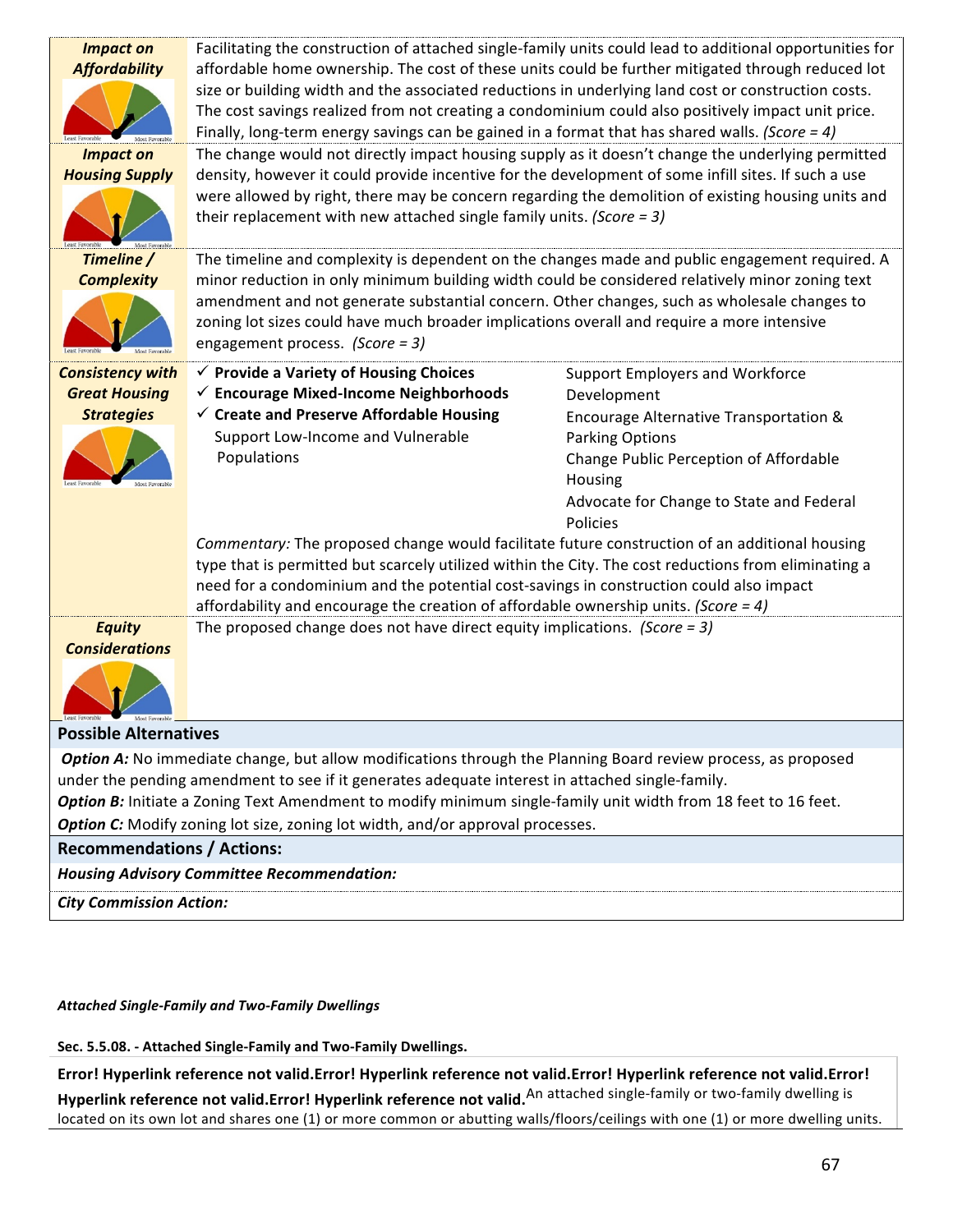Examples include row houses and townhouses. Attached dwellings must comply with the dimensional and design standards of Sections 5.5.06. and 5.5.07., except where such standards are expressly modified by the following Section:

- A. Conversion. The conversion of attached single-family and two-family dwellings to a higher density on the same lot is prohibited, except where the building exceeds five thousand (5,000) square feet in Gross Floor Area and the Planning Director determines that the size of the house is out of character with other houses within a three (3) block radius. If it is determined that the conversion is permissible, the use shall be heard as a Special Land Use by the Planning Commission to determine the appropriate number of units.
- B. New Construction. New construction of a two-family dwelling is a Special Land Use in Low-Density Residential Zone Districts and is permitted by right in Mixed-Density Residential Zone Districts, in accordance with all applicable requirements found in Article 5 Residential Zone Districts.
- C. *Minimum Lot Area.* The minimum lot area per dwelling unit is the minimum lot area per dwelling unit of the Zone District.
- D. *Minimum Setbacks.*
	- 1. The minimum required interior side setback on the side of the dwelling unit containing the common wall is reduced to zero. The (interior) side and rear setback standards of the Zone District apply around the perimeter of the project.
	- 2. On corner lots, the interior side setback may be reduced to zero. However, the remaining side setback on a street must comply with the standards of the Zone District.
	- 3. On a corner lot, the required building setback from one (1) front lot line may be reduced to fifteen (15) feet. This setback may be further reduced to match the predominant setbacks of adjoining structures on the same side of the street between the nearest intersecting streets or alleys, provided that a minimum setback of three (3) feet is provided in all cases. Landscaping must be installed within these required setbacks.
- E. *Minimum Building Width.* Each dwelling shall have a minimum dimension of eighteen (18) feet in any horizontal dimension.
- F. Separation Between Walls.
	- 1. When the end wall of a row of attached single-family dwellings faces the front wall or rear wall of another row of attached dwellings, the minimum required separation between such buildings (excluding minor building projections allowed under Section 5.2.06.) is twenty (20) feet.
	- 2. Driveways and open parking areas may be located within this separation area, provided that landscaped planting areas with a minimum separation of four (4) feet from one building wall are provided.
- G. *Building Façades on Public Streets.*
	- 1. Building Façades. Building façades that face public streets shall include elements of a front façade, including doors and/or windows.
	- 2. Façade Treatment. The front of each attached single-family dwelling must be distinct through either the use of different façade materials; staggered building lines (minimum two (2) feet); an identifiable permanent architectural design element such as a chimney; pilaster or column (excluding gutter spouts or siding trim); or a combination of methods.
- H. Roof Line. The roof line of each attached single-family dwelling must be distinct through either a separation of roof pitches (minimum difference at least five (5) degrees), a difference in roof direction, a difference in roof height (minimum of two (2) vertical feet), or a combination of both methods.
- I. *Garage Doors.*
	- 1. Garage Door Entrances. Garage door entrances for individual attached single-family dwellings shall not be allowed to face a public street. Alleys or interior driveways shall be used, except as provided. This provision is not intended to prohibit garage doors that serve common parking areas.
	- 2. Facing Public Street. When garages for individual attached single-family dwellings must face a public street, garage doors shall be set back at least twenty (20) feet from the front lot line. Garage doors shall be subject to the same transparency requirements as the building façade.
	- 3. Maximum Width. Garage doors may not comprise more than forty (40) percent of the width of the street-facing façade of the structure containing the attached single-family dwellings. The maximum continuous, uninterrupted length of a garage door (or combination of smaller, one-car garage doors) along the street-facing façade may not exceed twenty-five (25) feet in width. A minimum separation of six (6) feet is required between garage doors.
	- 4. Recess. All garage doors must be recessed at least five (5) feet from the front building wall.
- J. *Private Yards.*